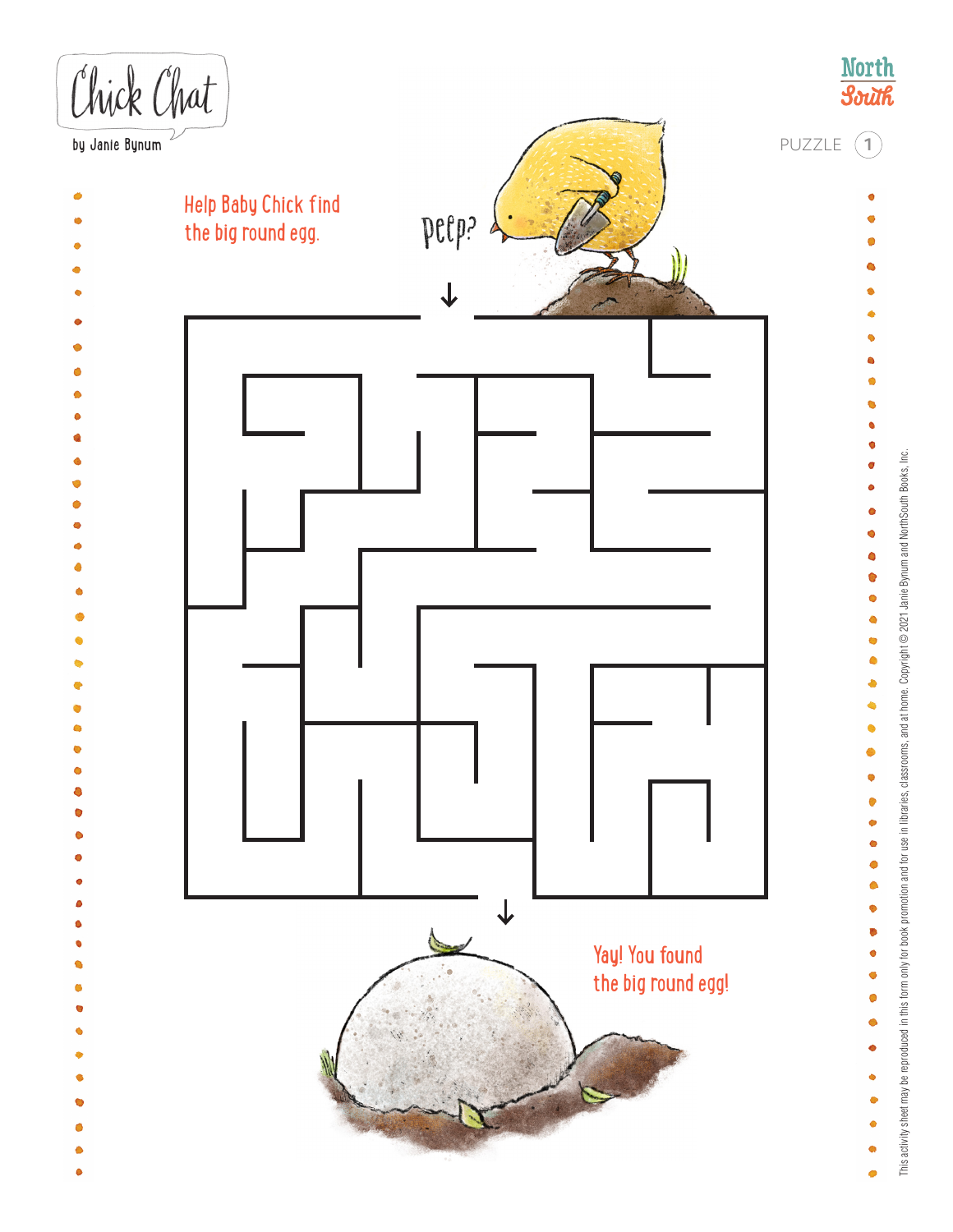Chick Chat by Janie Bynum  $\setminus$ **BABY CHICK'S WORD SEARCH** T O C O N N H W M R G B H Y M U D B P T U O A J I P U D I G L A T S I S T E R N P F R I E N D E G G ė J E S P Z A P A P A M E E A C H I C K F Ò  $\bullet$  $\ddot{\bullet}$ N A B P B U N B E G ð Ò U X M A W B A B Y E R I J A T U R T L E ö **WORD LIST**

|              | <b>WORD LIST</b> |             |               |  |  |  |  |  |  |  |  |
|--------------|------------------|-------------|---------------|--|--|--|--|--|--|--|--|
| <b>BABY</b>  | DIG              | <b>MAMA</b> | PEEP          |  |  |  |  |  |  |  |  |
| <b>CHAT</b>  | EGG.             | <b>MUD</b>  | <b>SISTER</b> |  |  |  |  |  |  |  |  |
| <b>CHICK</b> | <b>FRIEND</b>    | <b>PAPA</b> | <b>TURTLE</b> |  |  |  |  |  |  |  |  |

PUZZLE **2**

**North** 

**South** 

 $\bullet$  $\bullet$ 

> Ġ  $\bullet$  $\bullet$

> ø

 $\bullet$ Ó Ò Ò

 $\bullet$ 

۰  $\bullet$ ò ۹

۰

 $\bullet$ 

 $\bullet$ Ó

G

 $\bullet$ 

ė